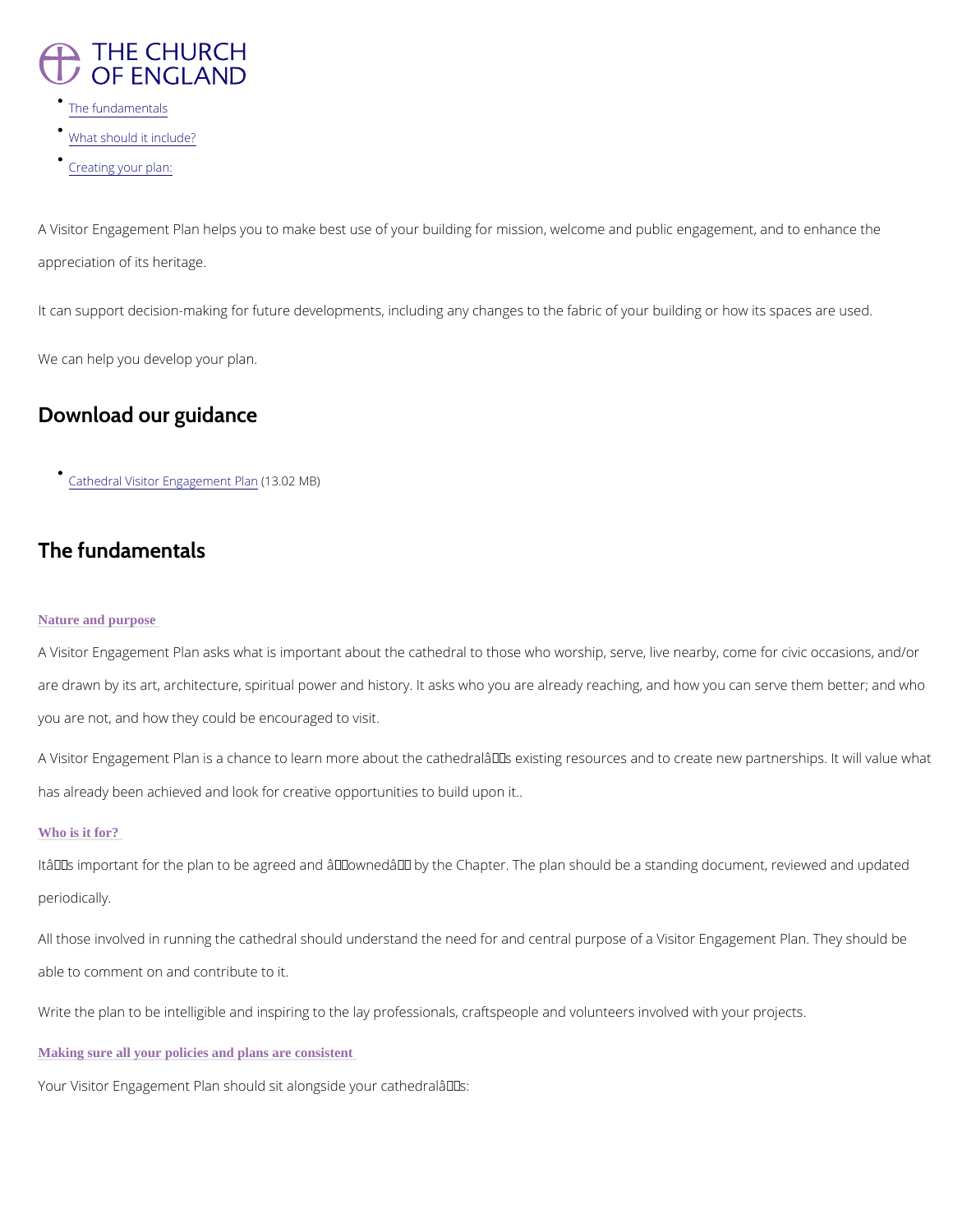```
Conservation management plan 
Access audi
Liturgical Plan
Arts policy
```
The Visitor Engagement Plan will also feed into the brief set by chapter for any development any formal application is made for changes to the building.

## What should it include?

### CORE QUESTIONS

How are we integrating mission, welcome, worship, heritage interpretation, our civic roles etc.

How effectively are we using interpretation (conventional and/or digital) to offer all visitor has shaped our building and our community?

Who are our visitors?

Who arenâ $\epsilon$ <sup>TM</sup>t we reaching and why?

 $\bullet$ 

How effectively are we encouraging spiritual exploration on-site and subsequently? If peopl Christian faith, what are we offering them?

What do our (current and potential) visitors want and need? How do we know?

What are we currently doing to enhance engagement with the many aspects of the building and its community life while ensuring and its community life while ensuring that while ensuring that while while while while the build different kinds of provision (e.g. heritage interpretation, group activities, and quiet spaces greater whole? How can we build on this?

What are our  $\hat{a} \in \tilde{a}$  assets $\hat{a} \in \tilde{a}$  (including staff and volunteers, the building and its features and geographical context and convening power, and our financial resources)?

What do we offer our visitors to take away to help fix their visit in their memories?

What spaces do we have and are they being used to their maximum potential?

What local resources are available to us (including people, skills, local expertise, local ini

What regional and national resources are available to us (other cathedrals, expertise, profe

Cathedrals Administration and Finance Association, Cathedrals Plus, the Association of Eng

for England, published guidance, statutory advice, creative ideas and initiatives, funding b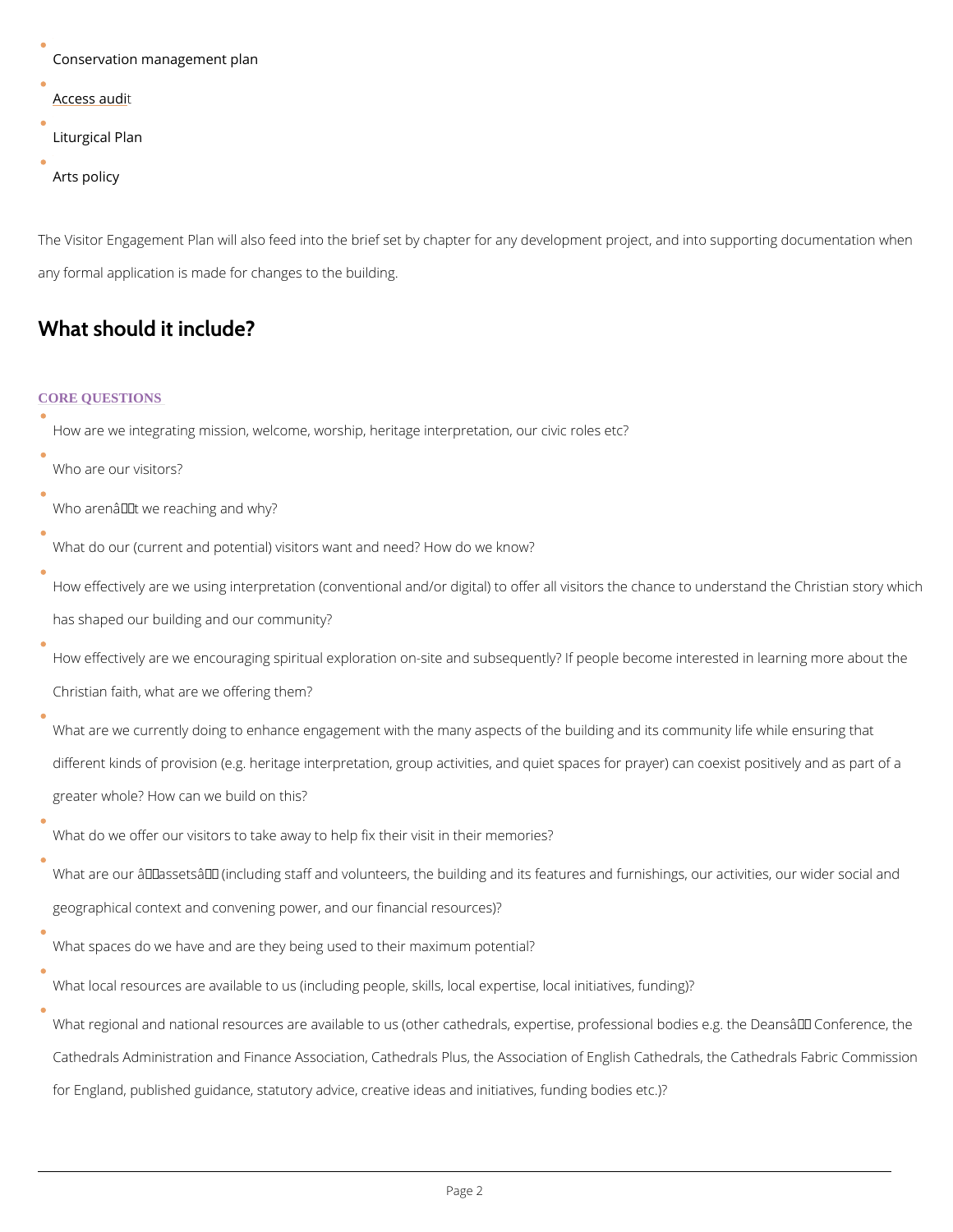How does our VEP relate to our other missional policies and practices and to our Liturgical What are our short, medium and long-term visitor engagement goals?

What simple, low-level, low-cost interventions can we pilot to test and clarify the most effe could we achieve

What possible interventions might have longer-term implications for the fabric or furnishing and/or permissions?

How is welcome signalled in our precinct and wider setting through external furnishings and Is our entrance clearly marked? What do people encounter immediately as they enter?

How open is our welcome? How are our volunteers encouraged and trained to provide a con all? See Section 11b, Tools and Resources.

#### WELCOME

How do people encounter and experience our cathedral now?

How does the process of entry (whether visitors pay an entry fee or not) help visitors feel at  $\theta$ heritage and spirituality?

If charging for entrance to the cathedral or a part of it, do we use space on tickets or othe and encourage them to appreciate all the dimensions of the building?

How are people encouraged to attend worship and use the building for prayer and personal this? In cathedrals that charge for entry, is there a separate, easy, quick-to-use entry poin candles? Is private prayer apparently restricted to particular areas?

How do we ensure that there are always clearly signposted quiet spaces available for praye How clear is our communication (internal and external)? How user-friendly is our signage?

How adequate, attractive and clearly sign-posted are our facilities (including accessible to

 $\bullet$ 

What  $\hat{a} \in \tilde{a}$  takeaways $\hat{a} \in \tilde{a}$  can we offer? Prayer cards; an invitation to visit again; highlights

How is charging handled or donating encouraged?

Communication is two-way: how is visitor feedback being gathered?

Do we have volunteers who say farewell / au revoir, as well as hello?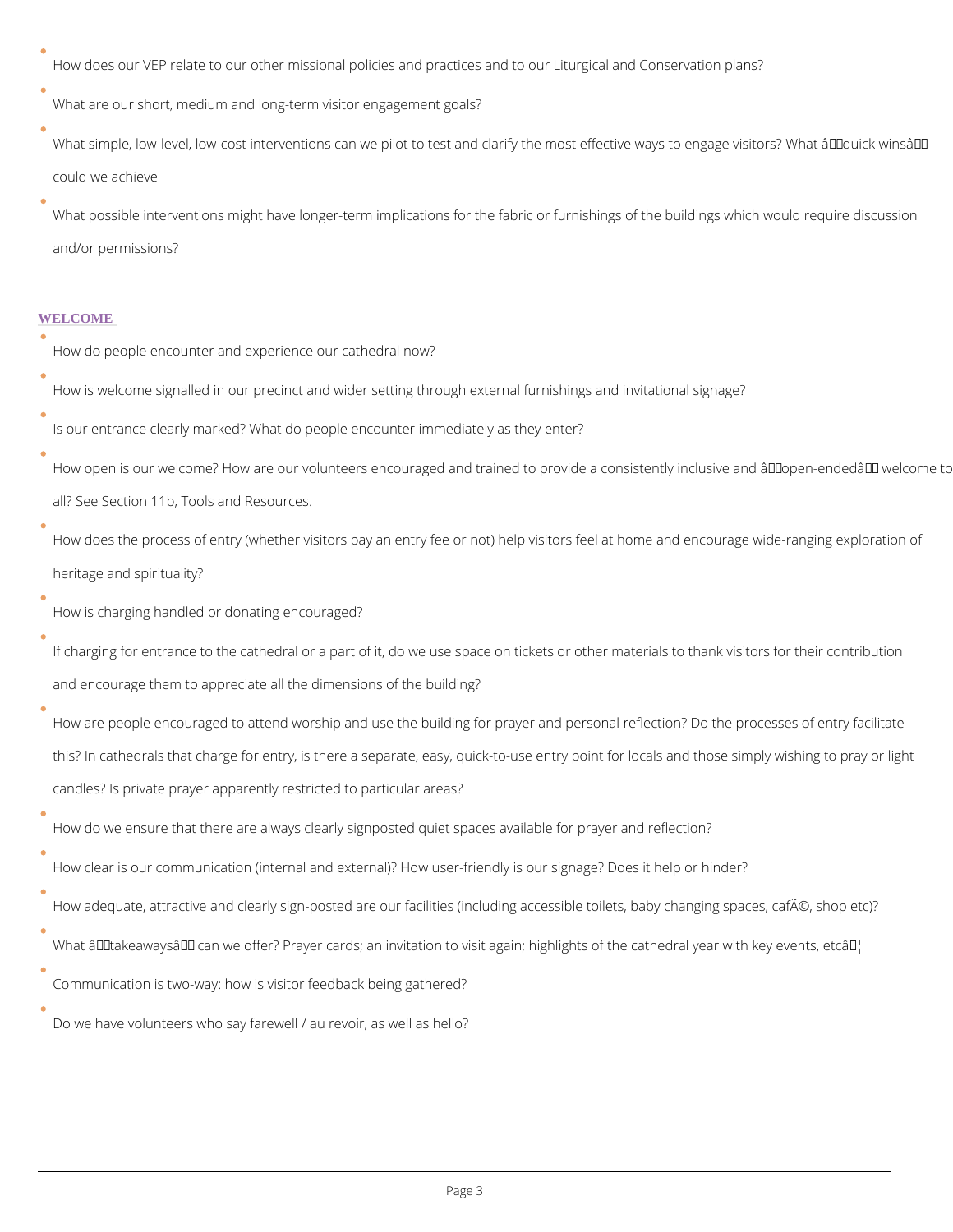### **ACCESSIBILITY**

| Do we have an Access Group?                                                                |
|--------------------------------------------------------------------------------------------|
| What provision do we make for physical access?                                             |
| What provision do we make for those who are visually impaired?                             |
| What provision do we make for those with autism, dyslexia or dementia?                     |
| What provision do we make for those from a range of educational backgrounds and levels of  |
| What provision do we make for different age groups and for speakers of different languages |

|  | How welcoming is our worship, especially to those for whom it may be a new and important |  |  |  |  |  |  |  |
|--|------------------------------------------------------------------------------------------|--|--|--|--|--|--|--|
|  |                                                                                          |  |  |  |  |  |  |  |
|  | Is our worship hidden away or visible as the centre of our life?                         |  |  |  |  |  |  |  |

#### WORSHIP, PERSONAL DEVOTION AND REFLECTION

- How intelligible and easy-to-use are our service leaflets for people who are unfamiliar with
- How are visitors encouraged to observe and gradually be drawn into weekday and Sunday se
- Are notices about services invitational rather than forbidding? Do they make it clear where
- How effective are we in creating spaces which offer peace, a sense of safety, and the oppo wellbeing?

#### HERITAGE

- What parts of our heritage are people most drawn to?
- Which elements of our heritage speak most strongly of the cathedral  $\hat{a} \in \text{TM}$  s meaning and purpose? What opportunities are there for us to enhance the presentation of our building  $\hat{a} \in \text{TMs}$  herita How can we ensure that all visitors enjoy the cathedral $\hat{\mathbf{a}} \in \mathbb{M}$ s heritage to the full by giving t which have shaped it in the past and continue to do so?
- What other groups may be able to support engagement with heritage?

How can we use the heritage of our building as a missional tool in the present?

#### VISITOR MANAGEMENT

How do people encounter and experience our cathedral?

Where are visitor-facing components such as a welcome/information desk, shop etc. best lo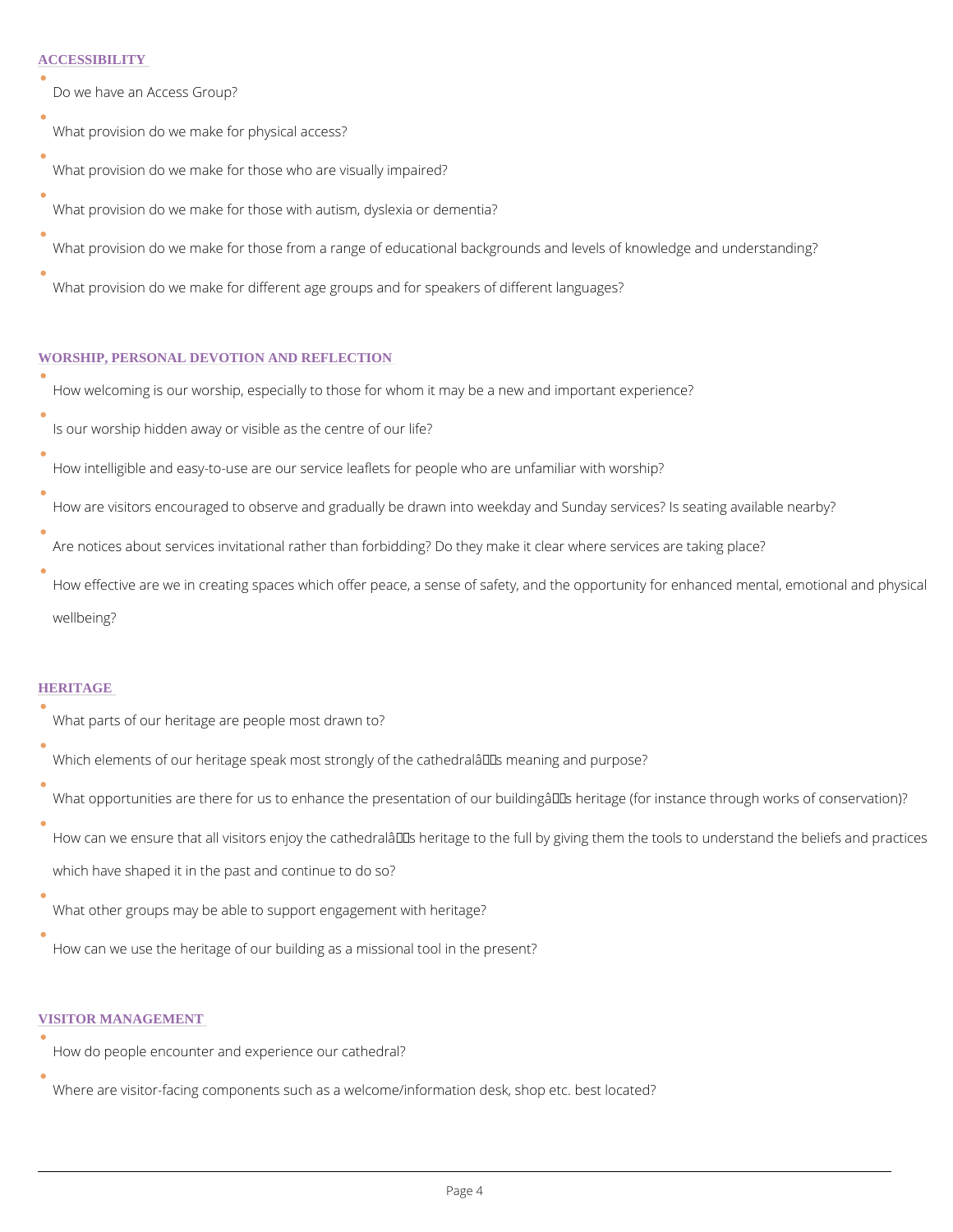What are the most effective ways for visitors to move around the building so that it can spe this? Do we have a visitor flow diagram which works with the design and purpose of differe How effective are we in creating spaces which offer peace, a sense of safety, and the oppo wellbeing?

- How inviting are our spaces (such as chapels) and our signage?
- Are our facilities clearly signposted? Are they easily reached from every part of the buildin

#### ENHANCING EXPERIENCE

| What focal points, sensory experiences, and simple but meaningful activities and resources                                      |
|---------------------------------------------------------------------------------------------------------------------------------|
| alive for those interested in reflection, $\hat{a} \in \tilde{m}$ indfulness, $\hat{a} \in \tilde{m}$ or spiritual exploration? |
| If candle-lighting and leaving prayers are offered, are there seats available nearby where p                                    |
| To what extent do we connect our spaces (such as small chapels) with particular audiences                                       |
| What steps could we take to enhance the invitation and the experiences offered to visitors                                      |
| What simple, low-level, low-cost interventions can we pilot to test and clarify the most effe                                   |
| What do we offer people to take away to reinforce memories and promote further exploration                                      |
| What small memento, such as a prayer card, could we offer to attendees of big events as a                                       |
| return?                                                                                                                         |

Do we allow/encourage appropriate photography? (Research shows that photographs provide place, and can also extend the experience to others. Thus, the photo of a candle lit for son care and building faith.)

How are we ensuring that our interpretation effectively communicates Christian concepts, s unfamiliar with them?

### INTERPRETATION

What existing interpretation do we offer? How effective is it, and how do we know?

How well does our existing interpretation we weave together the history, art and architectu

associated with them, with the Christian story which shapes our past and present?

What stories and elements of the building will help visitors to relate personally to what the

What are our options for providing additional interpretation in the form of printed, audio-vi

talks? What are the pros and cons in terms of accessibility, short- and long-term cost, and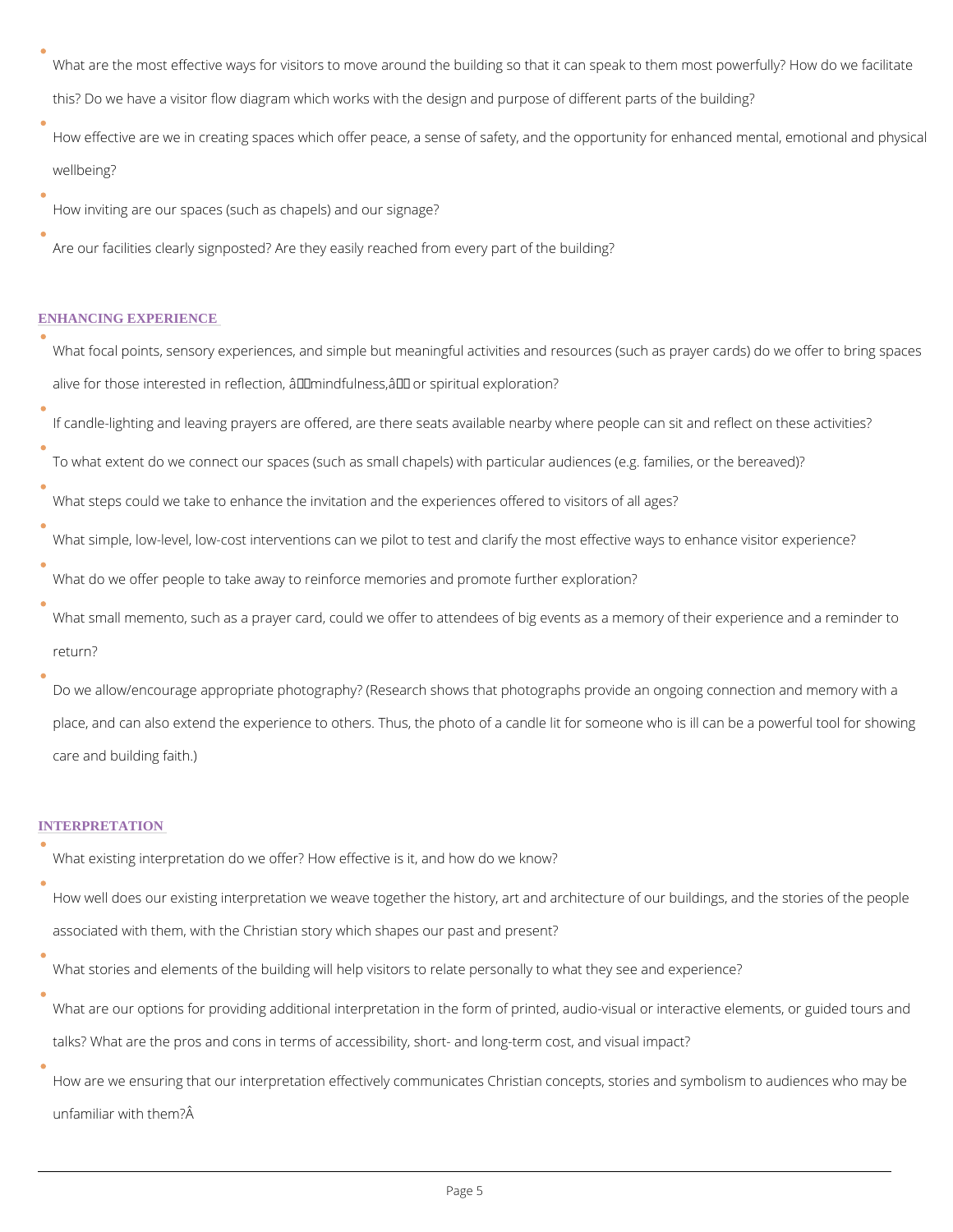Do we offer simple (but not simplistic) explanations of the theological and liturgical meaning as well as their architectural history?

Taking account of our particular context, what provision should we make to ensure that our language is not English?

What contested heritage does the cathedral contain, and how is it presented? How could it

What do we want our visitors to take away in terms of understanding and the desire to expl Do we need permission from our Fabric Advisory Committee or the Cathedrals Fabric Commi

| What are our aims (missional, financial or otherwise) in creating a permanent exhibition are |
|----------------------------------------------------------------------------------------------|
| What impact might a permanent exhibition space have on access and use of that part of the    |
| What are our aspirations for borrowing and/or displaying precious and fragile items, and wh  |
| requirements will that impose on the design of an exhibition area?                           |

Is the creation of an exhibition area supported by a robust business plan and a strategy for What are our missional aims in staging events and temporary exhibitions? Why are we holdi

#### PERMANENT AND TEMPORARY EXHIBITIONS AND EVENTS

How can we advertise (online and locally) that access to some areas of the cathedral will n corporate or civic event, funeral, royal visit etc.)? How should we contextualise such tempo life and financial sustainability of the cathedral?

opportunities do we see?

How will a temporary exhibition or special event affect regular day-to-day life at the cathedral discouraged from visiting for the duration of the event (or perhaps disappointed by their ex managed?

How will we integrate the temporary exhibition or event with worship?

What long-term effect do we hope these will have on visitors? What are we giving them to t

interest in the cathedral and the wider Church?

How far are we linking temporary exhibitions to our own collections or aspects of the buildi

What new equipment will be needed and where will it be stored?

## Will expansion of these activities require changes to the building or have implications for r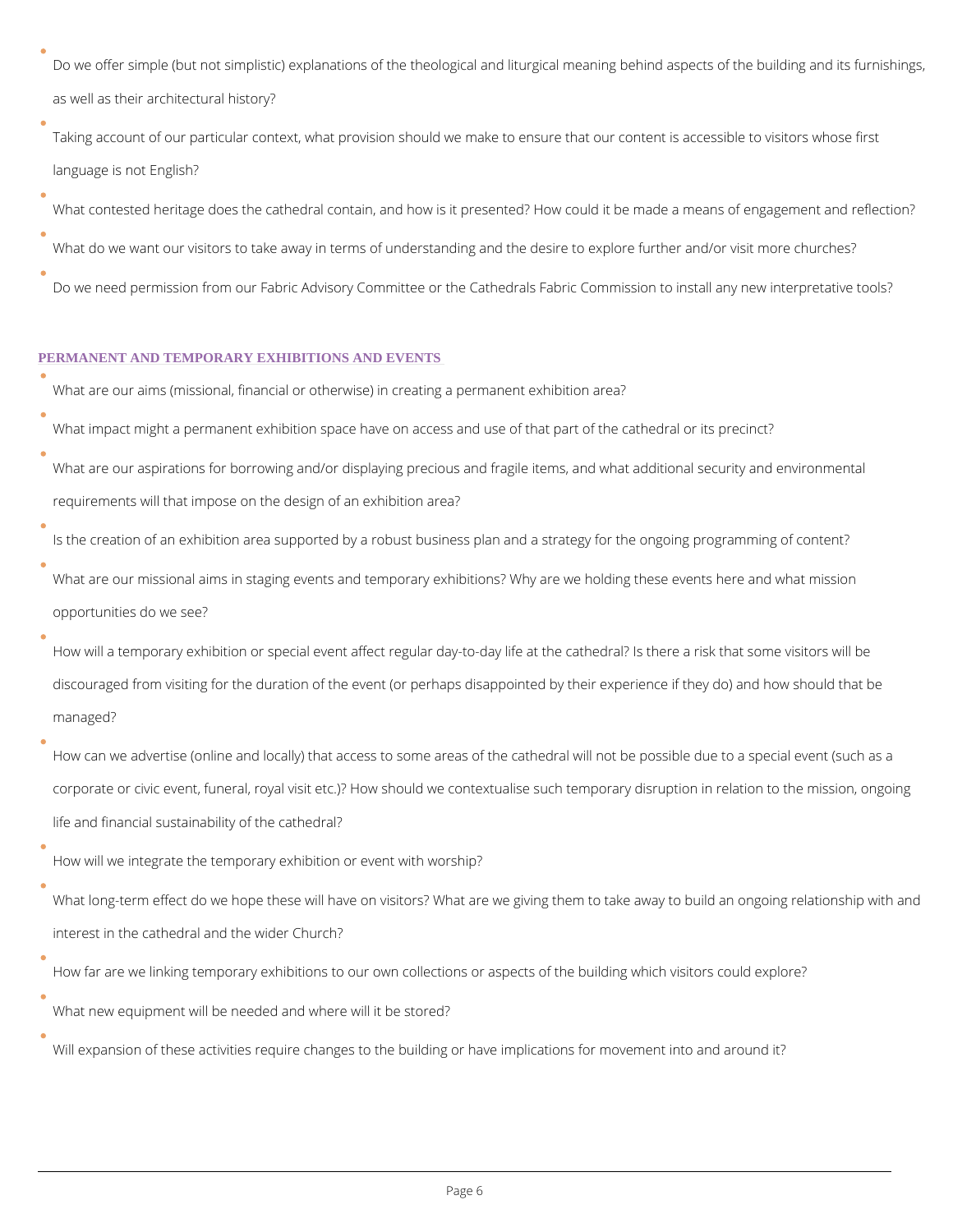# Creating your plan:

TIMETABLE Putting together a team which represents all necessary constituencies The contributions which can be made by consultants Consulting widely Research exercises to undertake (see below) Seeking advice from FAC, CFCE, Historic England etc. Relating VEP to other key plans Decision-making Testing approaches Creating a roadmap with milestones, development and implementation stages Training staff and volunteers RESEARCH EXERCISES Imagine you are visiting the cathedral for the first time: itâ $\epsilon^{\tau_{M}}$ s the trip of a lifetime and y website:Â what would you expect? Imagine you grew up three streets away but have never been in: what encouragement would As you approach your cathedral from the outside, what encouragement to enter do you see? What or who is the first thing that greets people when they step inside? Is there a space where visitors can get their bearings before choosing to engage with welcomers

Try being, or using, a â€~Mystery Shopper'

We will expect you to be able to show that you  $\hat{a} \in T^M$  ve taken the above guidance into account

proposals.

Also of interest